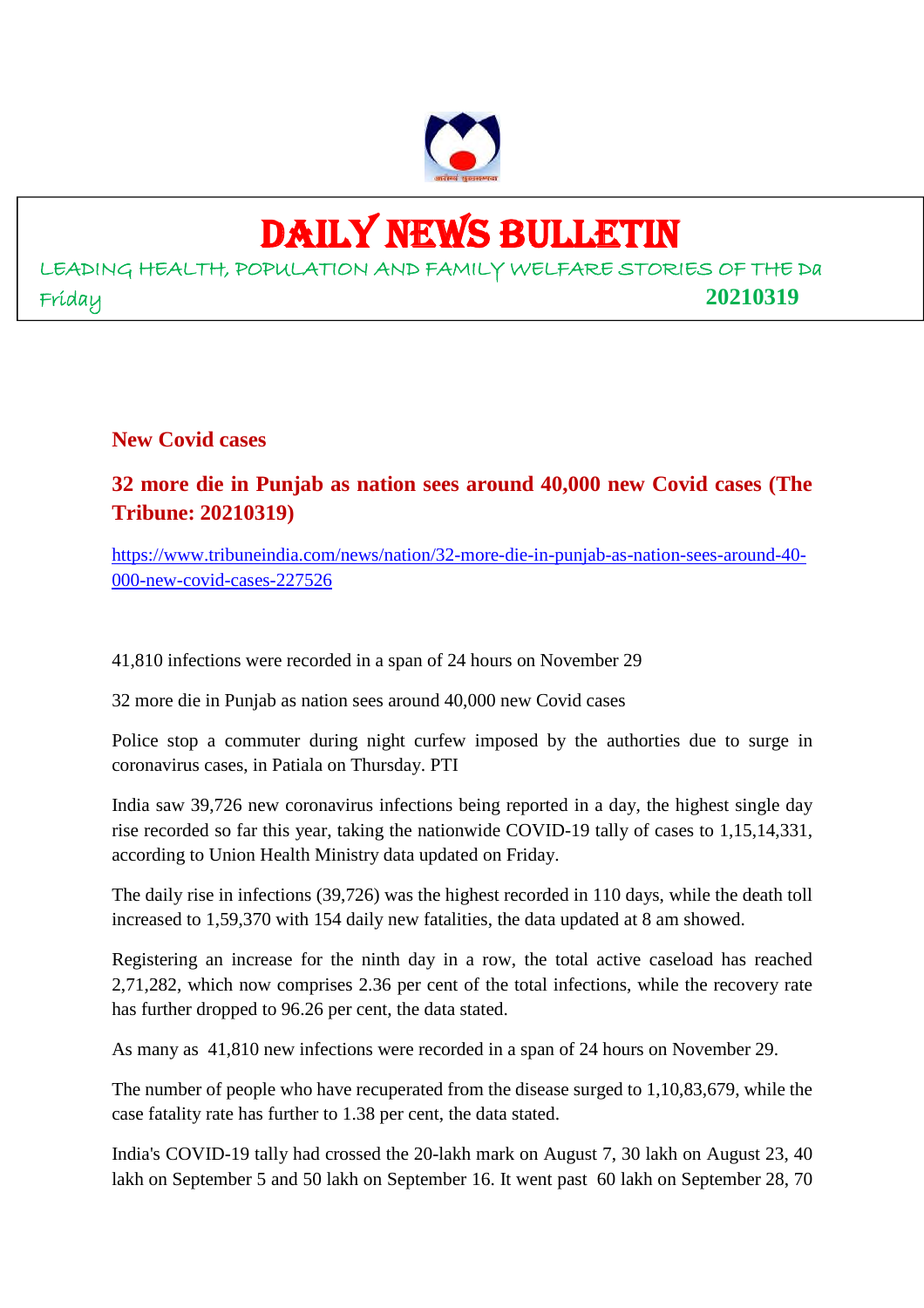lakh on October 11, crossed 80 lakh on October 29, 90 lakh on November 20 and surpassed the one-crore mark on December 19.

According to ICMR, 23,13,70,546 samples have been tested up to March 18 with 10,57,383 samples being tested on Thursday.

The 154 new fatalities include 58 from Maharashtra, 32 from Punjab and 15 from Kerala.

A total of 1,59,370 deaths have been reported so far in the country including 53,138 from Maharashtra, 12,573 from Tamil Nadu, 12,415 from Karnataka, 10,949 from Delhi, 10,300 from West Bengal, 8,753 from Uttar Pradesh and 7,186 from Andhra Pradesh.

The Health Ministry stressed that more than 70 per cent of the deaths occurred due to comorbidities.

"Our figures are being reconciled with the Indian Council of Medical Research," the ministry said on its website, adding that state-wise distribution of figures is subject to further verification and reconciliation. PTI

#### **AstraZeneca vaccine**

## **AstraZeneca vaccine safe, will add clot warning: EU agency (The Tribune: 20210319)**

https://www.tribuneindia.com/news/coronavirus/astrazeneca-vaccine-safe-will-add-clotwarning%C2%A0-eu-agency-227128

AstraZeneca vaccine safe, will add clot warning: EU agency

A person receives a dose of Oxford/AstraZeneca's COVID-19 vaccine at a vaccination centre in Antwerp, Belgium, on March 18, 2021. Reuters

The European Union's drug regulatory agency said Thursday that the AstraZeneca vaccine is not linked to an overall increase in the risk of blood clots and that the benefits of use outweigh the risks, paving the way for European countries to resume administering the shots.

Several European countries had suspended the use of the vaccine over the past week following reports of rare types of blood clots occurring in a small number of the millions of people who had received the shot across the continent.

Germany, France and others had said they wanted to wait for the European Medicines Agency's determination before deciding whether to resume using the vaccine.

"Our scientific position is that this vaccine is a safe and effective option to protect citizens against COVID-19," said the head of the EMA, Emer Cooke.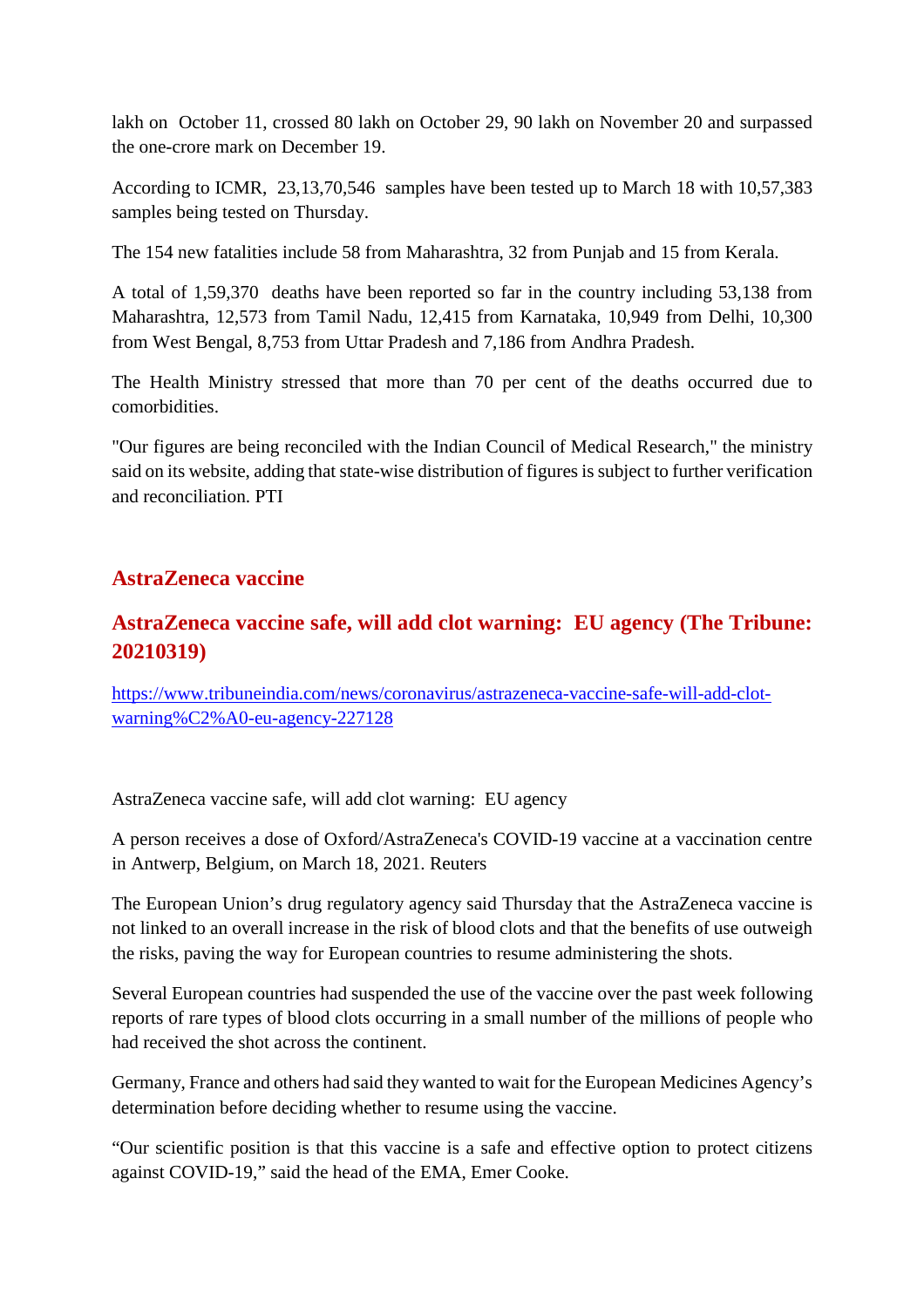She added: "If it were me, I would be vaccinated tomorrow".

However, she said the agency "cannot rule out definitively a link" between the rare types of blood clots and the vaccine. The EMA recommended adding a description of these cases to the vaccine leaflets so health workers and patients would be aware.

Clots that form in the arms, legs or elsewhere can break free and travel to the heart, brain or lungs, causing strokes, heart attacks or other deadly blockages.

While many countries have continued to use the AstraZeneca vaccine, there are concerns the debate could seriously undermine confidence in the shot, which is key to efforts to vaccinate the world's population, especially in poorer countries.

In Europe, where there is a choice of vaccines, the safety questions have complicated an already slow rollout across the 27-nation EU at a critical moment when infections are rising at an alarming rate again in many countries, in part because of mutant versions of the coronavirus.

Blood clots have been reported in at least 37 people, and at least four deaths among them have been recorded, out of the 17 million who have received at least one dose of the AstraZeneca vaccine in Europe.

The World Health Organization has said that there is no evidence to suggest the vaccine was responsible and that the benefits of immunization far outweigh the potentially small risk. The drugmaker likewise said it found no increased risk of clots.

AstraZeneca is expected to apply in the coming weeks for US authorisation for its vaccine. The US now relies on vaccines from Pfizer, Moderna and Johnson & Johnson.

On Thursday, ahead of the EMA's announcement, Britain's drug regulatory agency said there was no evidence that AstraZeneca's vaccine causes clots, and it urged people to continue getting the shot. Britain was not among the countries that suspended use of the vaccine.

The pause in vaccinations with AstraZeneca's formula comes as tens of thousands of new daily cases have prompted new lockdown measures in Italy, caused hospitalizations in France to spike and led German officials to announce a third surge of COVID-19 has begun.

In yet another setback, British officials said Thursday that the country is facing a shortfall in vaccine deliveries that may delay the start of shots for people under 50 in the coming weeks.

Figures from the European Centers for Disease Prevention and Control this week show there are about 7 million unused doses of the AstraZeneca across the EU.

The German government defended its decision to suspend use of the vaccine, saying it was based on expert advice. Government spokeswoman Ulrike Demmer said Wednesday that the move could "strengthen trust" in the vaccines.

"Concerns are taken seriously and examined. And as soon as these concerns are cleared up, a vaccine can be used again without hesitation," she said.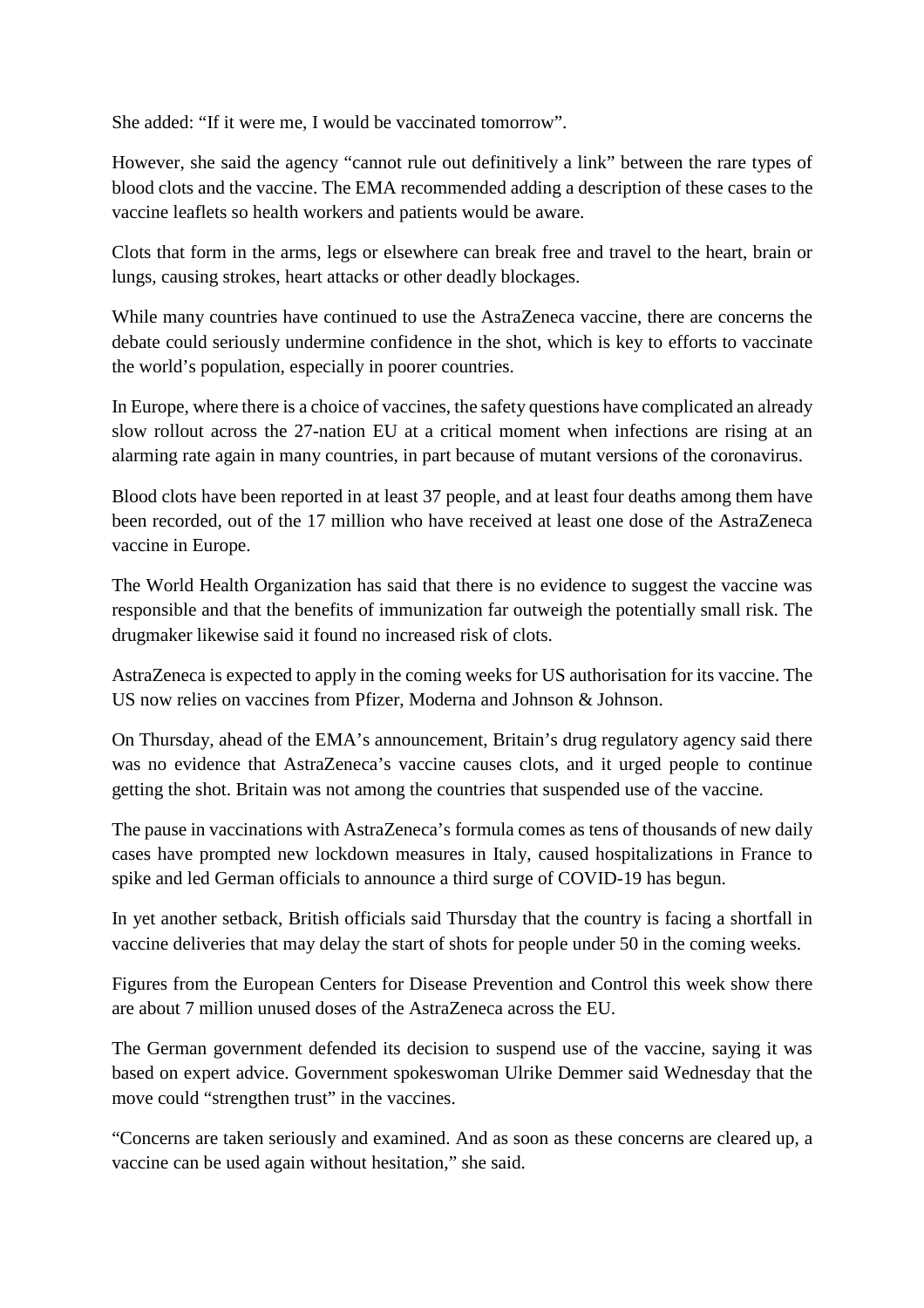Germany will rely on the EMA decision for how to proceed, Health Ministry spokesman Hanno Kautz said. Other countries including France have also indicated they will follow the advice issued Thursday.

Clinical trials are typically done in tens of thousands of participants. As a result, extremely rare side effects often aren't detected until vaccines are used in many millions of people, long after they have reached the market.

For example, it took nearly a year after vaccination campaigns began against the 2009 swine flu pandemic for European officials to notice an increase in narcolepsy in children and teenagers who got the GlaxoSmithKline vaccine.

"It's right to investigate any potential signals of problems, but you can do that while you continue immunisation," said Michael Head, a senior research fellow in global health at the University of Southampton. "If we pause the vaccine rollout every time there's a possible signal, it won't be much of a rollout."

Head cautioned that there are costs to going slowly: the longer the coronavirus is allowed to circulate widely, the more chance it has to mutate into a deadlier version.

"People may well be more hesitant to take an AstraZeneca vaccine when immunisation resumes," he said. "And this is at a time when we need to stop the virus circulating to the reduce the chances of further variants emerging." — AP

#### **Vaccinate**

## **CM: Can vaccinate all of Delhi in 3 months (Hindustan Times: 20210319)**

https://epaper.hindustantimes.com/Home/ArticleView

Vaccine drive should be decentralised, age restrictions lifted to give everyone a jab on demand: Kejriwal

Chief minister Arvind Kejriwal on Thursday appealed to the Centre to relax the eligibility criteria for Covid-19 vaccinations, saying that his government can inoculate all adult residents of Delhi within three months to tackle steadily rising infections that have triggered concerns of a fresh wave.

Emphasising that vaccination is the most effective way to control the spread of Covid-19, Kejriwal said that his government will increase daily inoculation capacity from 30,000-40,000 to 125,000 by doubling the number of centres from the existing 500, and extending their timing by four hours.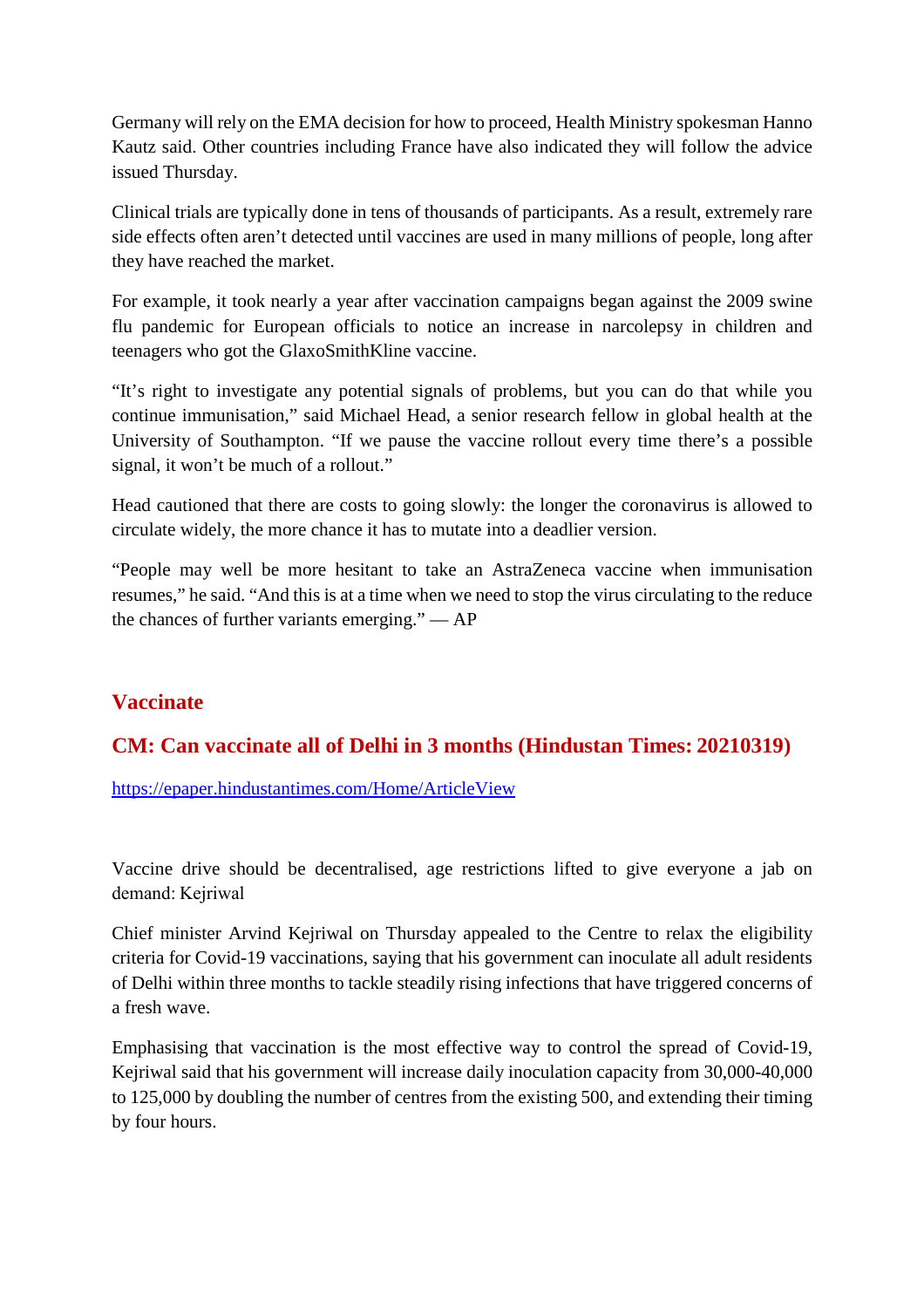Health care and frontline workers, along with people over 60 years and those aged at least 45 with specified comorbidities, are currently eligible to get vaccinated in India. The world's largest vaccination drive was launched in the country on January 16, with two vaccines (Covishield and Covaxin) being cleared so far for use.

"The Centre should make vaccines open for all those who are 18 years of age and above. India is producing enough Covid-19 vaccines now to get this done. Walk-in centres should be opened for all. I urge the central government to take this up on a war footing. If this is allowed, we can vaccinate everyone in Delhi (18 years and above) in three months," Kejriwal said.

Addressing a digital news briefing after holding a review meeting with health minister Satyendar Jain and top officials of the Delhi government, Kejriwal said they will write to the Centre about allowing states to relax the eligibility criteria.

He was speaking a day after Prime Minister Narendra Modi spoke to chief ministers, stressing on the need to take "decisive action" in an urgent meeting during which the issue of expanding the drive was raied by at least three CMs.

Delhi continued its trend of rising infections on Thursday, with the city reporting 607 new cases, the highest daily infections since January 6. Even though the positivity rate remains low, experts believe the latest spike is a matter of concern and could spark the fourth wave of infections in the Capital if strict measures are not ensured. The seven-day average of cases, which denotes the case trajectory, currently stands at 456, the highest in over two months, or since January 12. This number has now been rising for the past 24 days in the city, which has led to experts saying that it may be the start of the fourth wave of infections in the Capital

"The daily number of Covid-19 cases in Delhi has been increasing over the past three days, but there is no need to panic... Today, in the meeting, I have given strict instructions to intensify our Covid-19 management system of testing, tracing and isolation. Surveillance will be enhanced and the general laxity observed among people in following Covid-19 appropriate behaviour will be addressed by strict enforcement," Kejriwal said.

A senior official of the Union health ministry said on condition of anonymity: "We are focusing on people who are vulnerable; therefore, in need of the vaccine. Individuals who are vulnerable must be protected first; that's our priority. Vaccine eagerness can become as big a problem as vaccine hesitancy."

Kejriwal said that if people are vaccinated, there is a good chance that they won't get Covid-19 for a year or so. "Currently, we are vaccinating 30,000-40,000 people in a day and are going to increase it to 125,000 soon. The number of centres will also be doubled from the existing 500. At present, Covid-19 vaccination centres operate from 9am to 5pm, which will be increased to run them from 9am to 9pm every day," he said.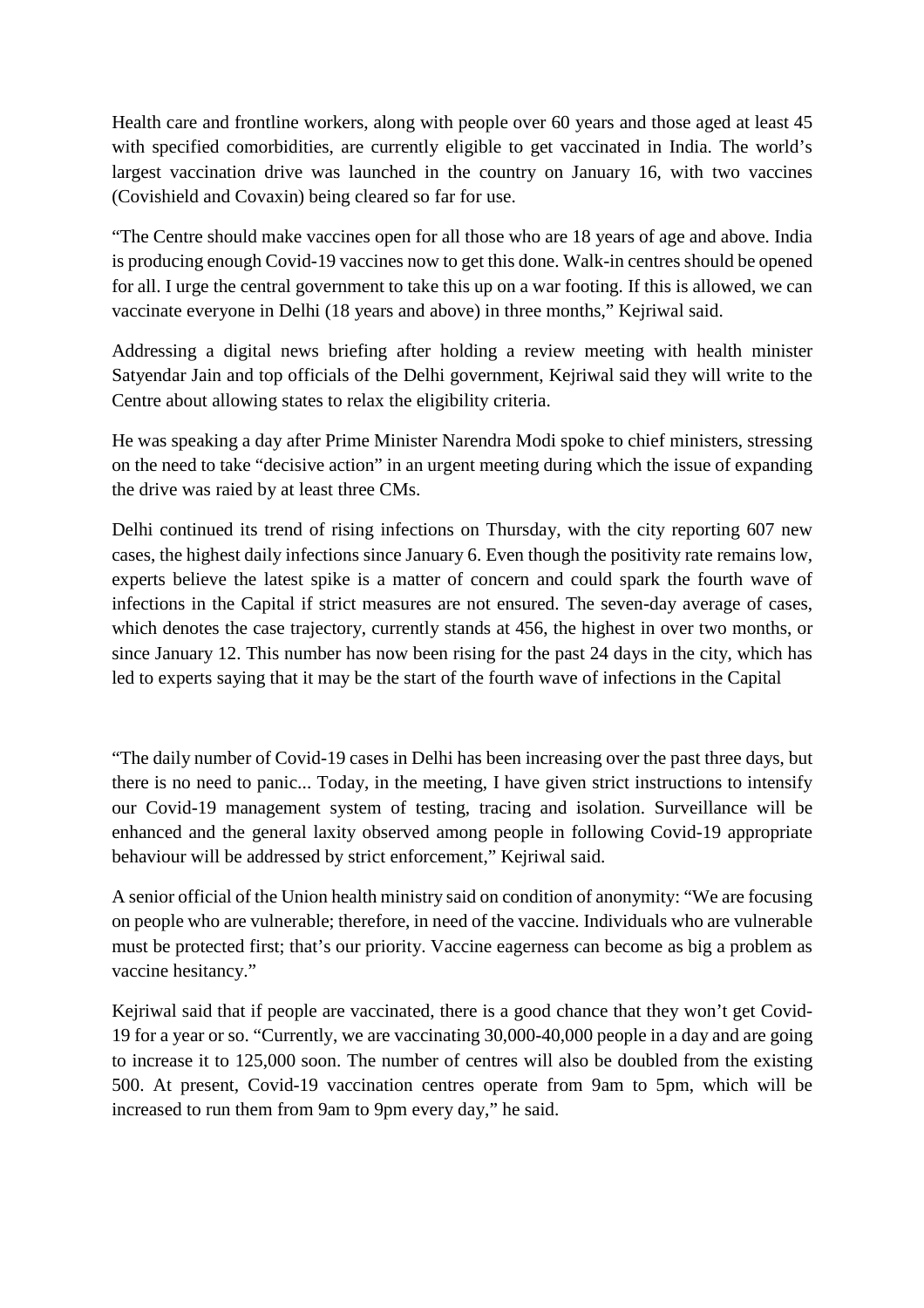By Thursday evening, the health department issued two orders directing all hospitals to extend the timings as announced by Kejriwal and for all Delhi government hospitals to increase their vaccination centres from Monday onwards.

Urging the Centre to also relax the parameters for vaccination centres, Kejriwal said that at present, only a few centres are open for 24 hours. "It has been more than two months since the inoculation drive started... So, instead of having a list of categories for the people who are eligible for vaccines, we should have a list of those who are not eligible. Rest all adults should be vaccinated," he said.

Dr Lalit Kant, former head of the department of epidemiology at the Indian Council of Medical Research, said the Covid-19 numbers are likely to increase further in the coming weeks. "People have stopped following Covid-19 appropriate norms. It is seen most in marketplaces. Intensive campaigns and strict enforcement to ensure mask wearing and social distancing should be carried out," he said.

The Union health ministry has separately listed out districts in 12 states and Union territories where infections have grown significantly. From a low of under 11,000 cases every day in the second week of February – the lowest levels recorded since the peak of the first wave in country in September last year – India is now again recording over 29,000 new cases a day on a weekly average. On Thursday, it added 39,671 infections, highest since November 28, 2020.

Except for Kerala, Odisha and Bihar, almost all regions are showing an increase in their outbreak, according to the University of Michigan's India Covid-19 metrics tracker that shows all of the other regions with an R number above 1.

India has so far delivered 38.92 million doses. In the last 24 hours, 1.78 million doses were delivered. "If more centres can be added and they work on a mission mode, we will reduce wastage... Also, keep in mind the expiry date of the vaccine. Use the earlier batches first," Modi said in the meeting with chief ministers on Wednesday.

BS Vohra, president of the Joint Forum of East Delhi RWAs, said if norms are relaxed, a lot more people can be vaccinated in the coming months, but suggested that the government carry out more campaigns to curtail vaccine hesitancy.

## **Health Care Services**

## **9am-9pm: Window for jabs to be expanded at govt hospitals (Hindustan Times: 20210319)**

https://epaper.hindustantimes.com/Home/ArticleView

An elderly couple awaits their turn at a vaccination centre in a Delhi private hospital REUTERS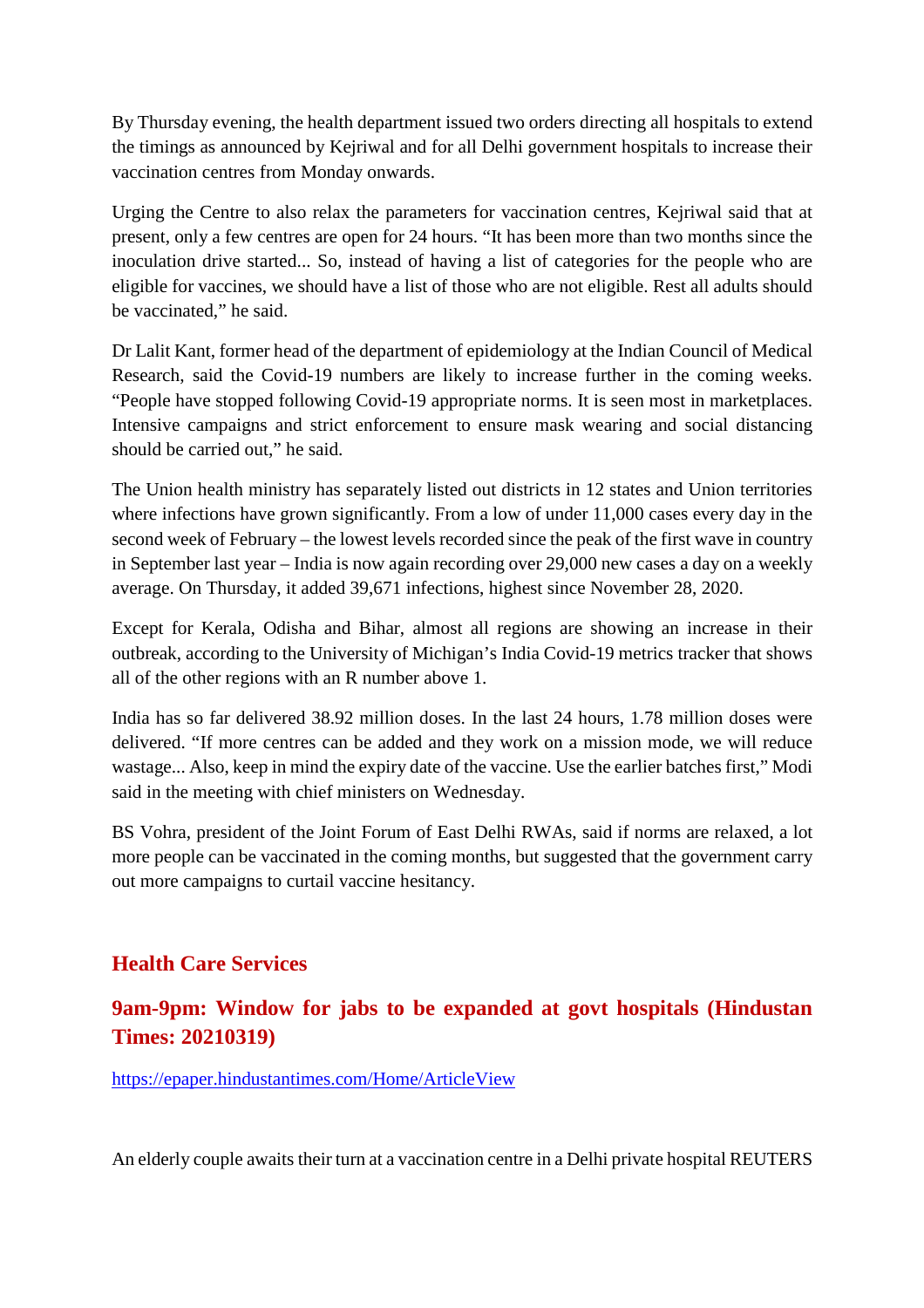Keeping vaccination centres open for 12 hours and increasing the number of inoculation sites across the city are two of several measures that the Delhi government said it is taking to increase the number of daily vaccinations from nearly 40,000 now to 125,000.

Speaking at a press conference on Thursday, chief minister Arvind Kejriwal urged the Centre to relax the eligibility criteria for Covid-19 vaccine jabs, adding that the state government could inoculate all adult residents of Delhi within three months if it were done.

"The number of centres will also be doubled from 500 right now. At present, Covid-19 vaccination centres operate daily from 9am to 5pm, but their timings will be extended to 9am to 9pm daily," Kejriwal also said at the press conference.

Towards that end, the Delhi government on Thursday also ordered all its hospitals to extend the timings of their centres from Monday. "It is hereby ordered that with effect from 22.03.2021, all Delhi government hospitals will operate vaccination sites functioning on their premises up to at least 9pm. All facilities will ensure deployment of adequate manpower at these sites to ensure proper functioning of vaccination sites. Non-compliance shall be viewed seriously," read the order from special secretary (health) SM Ali.

In addition, all Delhi government-run hospitals have also been asked to increase the number of vaccination sites on their premises to at least six. Even the Lok Nayak Hospital currently has five vaccination sites while the Rajiv Gandhi superspeciality hospital has four.

One of the vaccination centres at the 2,000-bed Lok Nayak hospital, which was the biggest Covid-19 treatment facility in Delhi, already runs round the clock. But, this is meant only for frontline workers who can get shot once after their shifts end.

"Currently, we get around 30 to 40 people each day after hours at the centre. Now, everyone in the priority group will be allowed to come between 9am and 9pm to get the shots. From Friday, the hospital will start assessing the space needed for the additional centre and the staff strength to keep it open till 9pm," said a senior administrative official from the hospital.

Delhi will start immunisations at all its dispensaries next week. "Inspection of dispensaries is complete and in the next couple of days, all of them will start the vaccine drive — people will have centres closer to their homes," said a senior district official.

There are around 260 dispensaries run by the Delhi government in the city and they currently operate from 9am to 5pm. "We have to check staff availability and other logistical issues before extending the timings of dispensaries," the official said.

There are, at present, 550 vaccinations sites — in 208 hospitals and 40 dispensaries — in Delhi, according to the CoWIN portal. Of them, 325 are in government facilities and 225 in private ones.

The government is now looking to bring on board several private sector hospitals as well.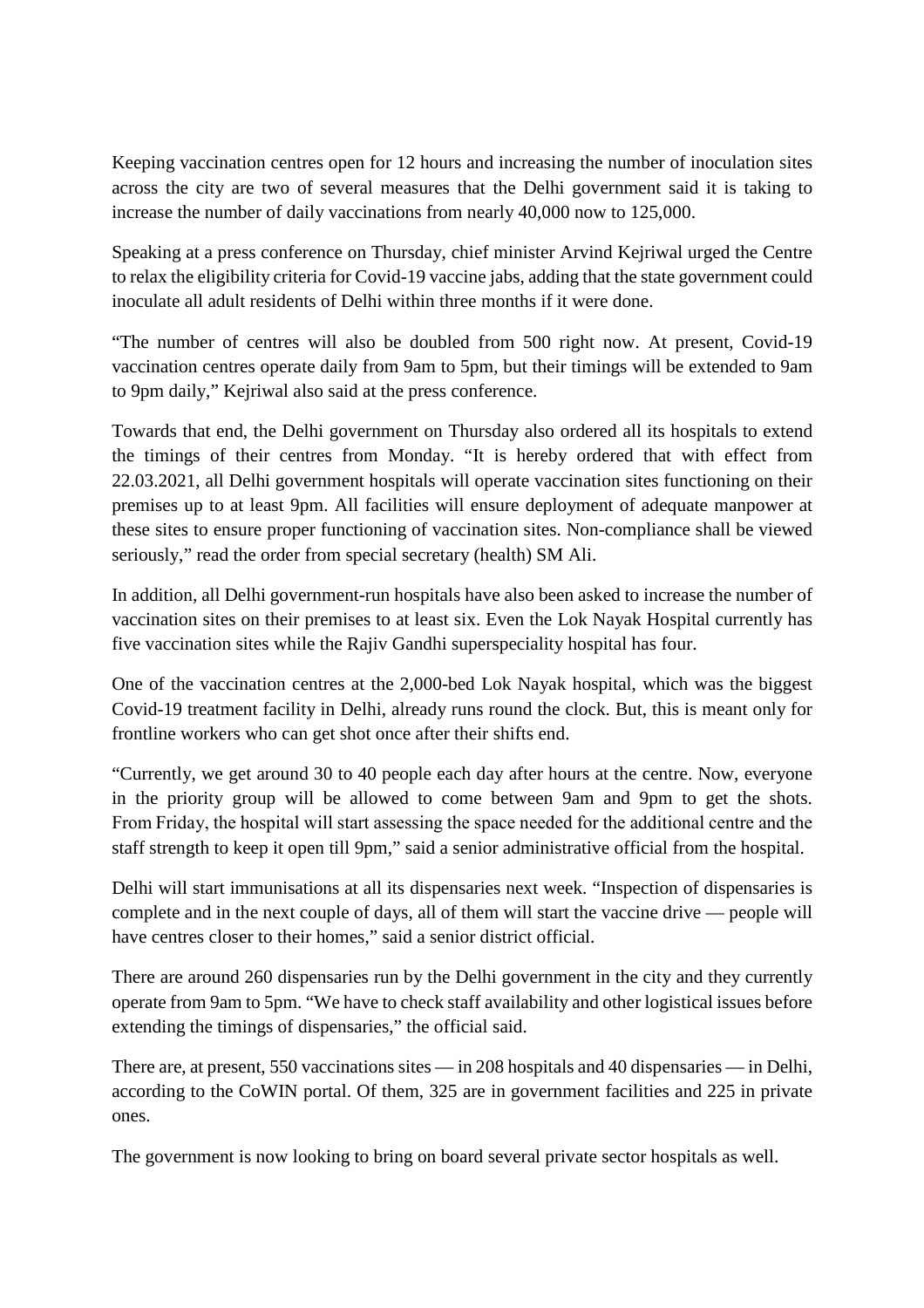"One round of inspection has been conducted at several small hospitals and they are likely to be added to the centres' list next week. We have also got requests from private hospitals to keep centres open on Sundays. That is likely to happen soon," said another senior district official.

#### **Coronavirus**

## **Coronavirus | U.S. woman gives birth to first known baby with antibodies, doctors say (The Hindu: 20210319)**

https://www.thehindu.com/sci-tech/health/woman-gives-birth-to-first-known-baby-withantibodies-against-coronavirus-doctors-say/article34098042.ece

The mother had received a single dose of the Moderna mRNA vaccine at 36 weeks of pregnancy.

Pediatricians have reported the first known case of a woman, who was given the first dose of the COVID-19 vaccine during her pregnancy, giving birth to a baby with antibodies against the novel coronavirus.

According to the yet-to-be peer-reviewed study, posted in the preprint server medRxiv, the mother had received a single dose of the Moderna mRNA vaccine at 36 weeks and three days of her gestation period.

Three weeks later, she gave birth to a vigorous, healthy, full-term girl, whose blood sample taken immediately after birth revealed the presence of antibodies against the SARS-CoV-2 virus, the study noted.

"Here, we report the first known case of an infant with SARS-CoV-2 IgG antibodies detectable in cord blood after maternal vaccination," noted the co-authors, Paul Gilbert and Chad Rudnick from Florida Atlantic University in the U.S.

The woman, who has been breastfeeding the baby exclusively, received the second dose of the vaccine as per the normal 28-day vaccination protocol timeline, the doctors noted.

While earlier studies showed that the passage of antibodies from COVID-recovered mothers to their foetuses via the placenta was lower than expected, the current research suggests "potential for protection and infection risk reduction from SARS-CoV-2 with maternal vaccination." However, Gilber and Rudnick note that further long-term studies are needed to quantify the antibody response in babies born to vaccinated mothers.

"Protective efficacy in newborns and ideal timing of maternal vaccination remains unknown," the pediatricians wrote in the study.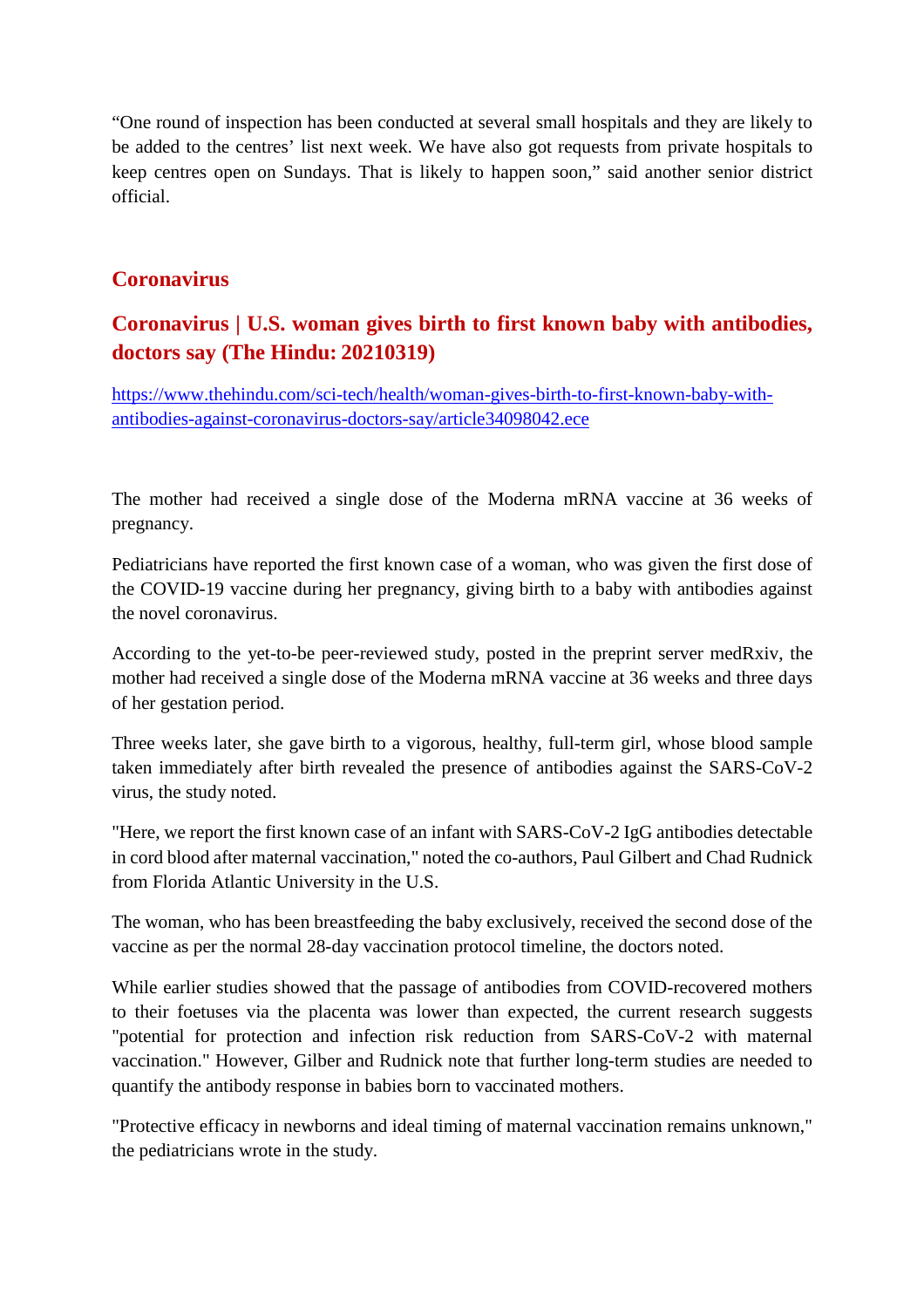"We urge other investigators to create pregnancy and breastfeeding registries as well as conduct efficacy and safety studies of the COVID-19 vaccines in pregnant and breastfeeding woman and their offspring," they added.

#### **'Post-vaccine blood clots**

#### **'Post-vaccine blood clots a form of rare cerebral thromboses: European Medicines Agency (The Hindu: 20210319)**

https://www.thehindu.com/sci-tech/health/post-vaccine-blood-clots-a-form-of-rare-cerebralthrombosis-european-medicines-agency/article34086296.ece

WHO rules out link between AstraZeneca vaccine and clots

Scientists at the Germany-based Paul-Ehrlich-Institut report that the blood clots observed in some of those vaccinated are a "special form of very rare cerebral vein thrombosis". This corresponds to a deficiency in platelets and bleeding following vaccination with the AstraZeneca COVID-19 vaccine. The recommendations from the institute were the reason Germany put on hold ongoing vaccinations until a full review by the European Medicines Agency (EMA).

The EMA last week said that several cases of immune thrombocytopenia, a lack of platelets in the blood that can lead to bleeding and bruising, had been reported under its vaccine safety monitoring process.

Several EU countries — France and Italy for instance — have called a halt to the AstraZeneca vaccine after reports from Denmark and Norway of possible serious side-effects, including bleeding and blood clots.

EU nations suspend use

Denmark was the first country to suspend the use of the AstraZeneca vaccine on March 11 as a precautionary measure. Iceland and Norway followed suit.

Also read: Major EU nations halt AstraZeneca as WHO says it is safe

Last Friday, Bulgaria suspended the use of the AstraZeneca vaccine as it probed caused the death of a woman with several underlying conditions who was inoculated. Sweden and Latvia, too, have suspended use.

The blood clots observed post vaccination, however, are less than the background number of such thrombosis events even without vaccination. The World Health Organization (WHO) has ruled out any link between AstraZeneca's vaccine against the coronavirus disease (COVID-19) and reported blood clots.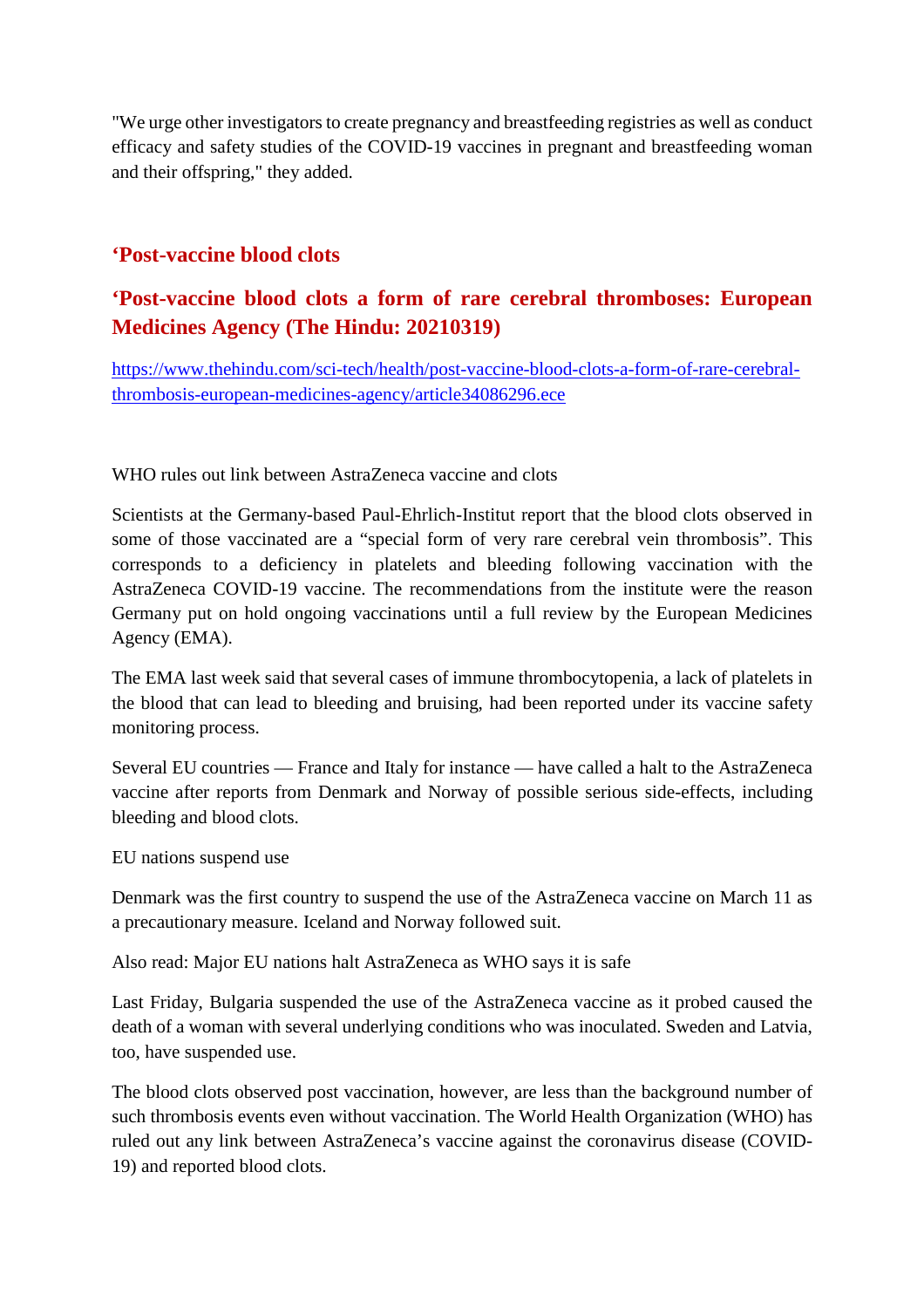"We do not want people to panic and we would, for the time being, recommend that countries continue vaccinating with AstraZeneca," WHO Chief Scientist Soumya Swaminathan was quoted as saying by news agency AFP.

India also is reliant on Covishield, which is based on the AstraZeneca vaccine, and forms the bulk of the nearly 30 million vaccines that have been so far administered to the population. However, officials say no instances of such blood clots have been reported so far.

"I would wait for the complete report from the EMA on the nature of these blood clots. Whether it is a 'special form' or a rare one needs to be analysed but so far there's no valid reason to take steps to halt the drive in India," said Samiran Panda, Head, Epidemiology & Communicable Diseases Division, Indian Council of Medical Research.

#### **Pandemic**

## **A Test of Faith: Polls amidst Pandemic (The Indian Express: 20210319)**

https://indianexpress.com/article/opinion/columns/assembly-polls-ec-model-code-of-conduct-7234611/

Along with the raging virus, the ECI will have to deal with threats of violence in the upcoming elections to state assemblies

The ECI retains its objective of "safe and enhanced participation" in the pandemic context as it did for Bihar. The make-or-break stakes in the forthcoming elections are best reflected in curious alliances and extreme positionings and the pressure can only be accentuated as seat sharing and nominations proceed.

The announcement of the Model Code of Conduct should force a semblance of peace and sanity in the super-charged atmosphere in poll-bound Assam, Kerala, West Bengal, Tamil Nadu and Puducherry, especially West Bengal where passionate dispute tends to aggravate to violence. About 187 million electors, a fifth of India's electorate, are poised to vote in 824 assembly constituencies while all states are simultaneously engaged in a desperate bid to ramp up vaccination and block the coronavirus mutants.

It seemed that the electoral system had successfully seen through the COVID fire with the Bihar polls a few months ago, but the pandemic refuses to leave the election scene. India is in the middle of the world's largest vaccination drive with a target to inoculate a critical 300 million by July. This has demanded constant scaling up of operations.

The provision of early jabs for election officials is an indicator of the special situation under which the upcoming elections are to be conducted. It's not surprising that COVID protocols constitute a large chunk of the ECI's press note. A staggering 2.7 lakh booths have been mobilised for polling from March 27 to April 29, mainly to reduce the burden of voters from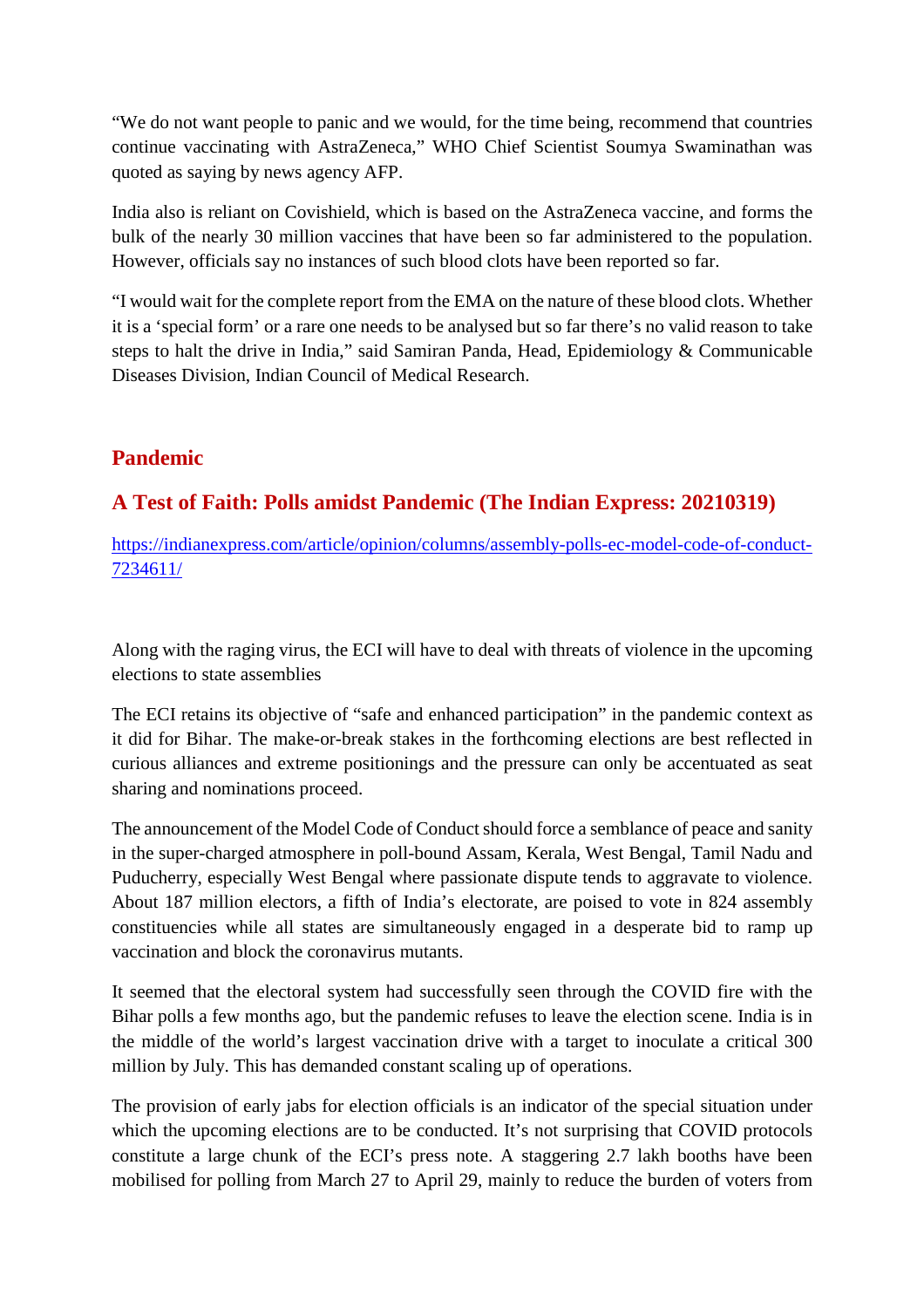1,500 to 1,000 per station and an extra hour has been allowed for voting, both as parts of a COVID protocol that was earlier tried out in Bihar. The addition in polling stations is as much as about 90 per cent in Kerala.

Sharp and often polarisining discourses centring around development, corruption, law and order, ideology and identity, the CAA, farm laws and local issues hold sway depending on the turf, but the virus remains the unavoidable backdrop. However, there is surely much more in the hands of election managers than gloves and sanitisers.

If the eight-phase polling for West Bengal is unprecedented, so is the aggression and bitterness amongst the major contenders, besides the history of electoral violence in the politically-vibrant state. West Bengal has an elector-population ratio of 0.68 that is well ahead of the national average. The state has added about 8 million electors over the 2016 elections for its 294 seats, making the task that much more complex. Amidst anticipation of action and preventive action, the Election Commission has clarified that the advance deployment of central police force is for all poll-going states, and not for West Bengal alone. Reports suggest that a large number of booths have been identified as sensitive in West Bengal, and several in Assam as well, where enough fault lines exist to create volatile situations across its 126 constituencies.

Vulnerability is decided through a detailed review and feedback system well before the polls to locate any apprehensions of intimidation or undue influence. Identified areas will be understandably under EC's active watch, where a plethora of specially-appointed observers will maintain a hawk's eye besides the usual set of central observers, police observers and expenditure observers.

The opting for single-phase poll in all southern states and multi-phase in the east is a pointer to the prevailing security concerns. The initiative of large-scale webcasting of the polling process combined with deployment of Voter Verifiable Paper Audit Trail (VVPAT) across all polling stations can be a shot in the arm for transparency, instilling confidence in the process. The new digital media guidelines of the central government should come

immediately handy for election managers to deal with this slippery area of campaign regulation. The full Election Commission has already visited all four states and the UT during the last few weeks to take stock of the ground situation.

Interestingly Tamil Nadu, with equally feisty politics, and politically-aligned electorate, has never been troubled by any significant level of violence. Intrusion of money power, and not violence, has been the issue in the contest for its 234 seats. Electoral inducements including cash and alcohol have dented Tamil Nadu's otherwise colourful campaigns often involving cinestars, many of whom have moved into direct political action this time around.

Elections in Aravakurichi and Thanjavur constituencies were postponed in 2016 due to reports of distribution of huge sums of money and gifts to voters. During the last Lok Sabha polls, Tamil Nadu topped the list of states with seizures of cash, liquor, narcotics, gold, silver etc. worth Rs 952 crore. Of this, precious metals alone were to the tune of Rs 710 crore. ECI's flying squads will be expected to do a lot of hard work once again.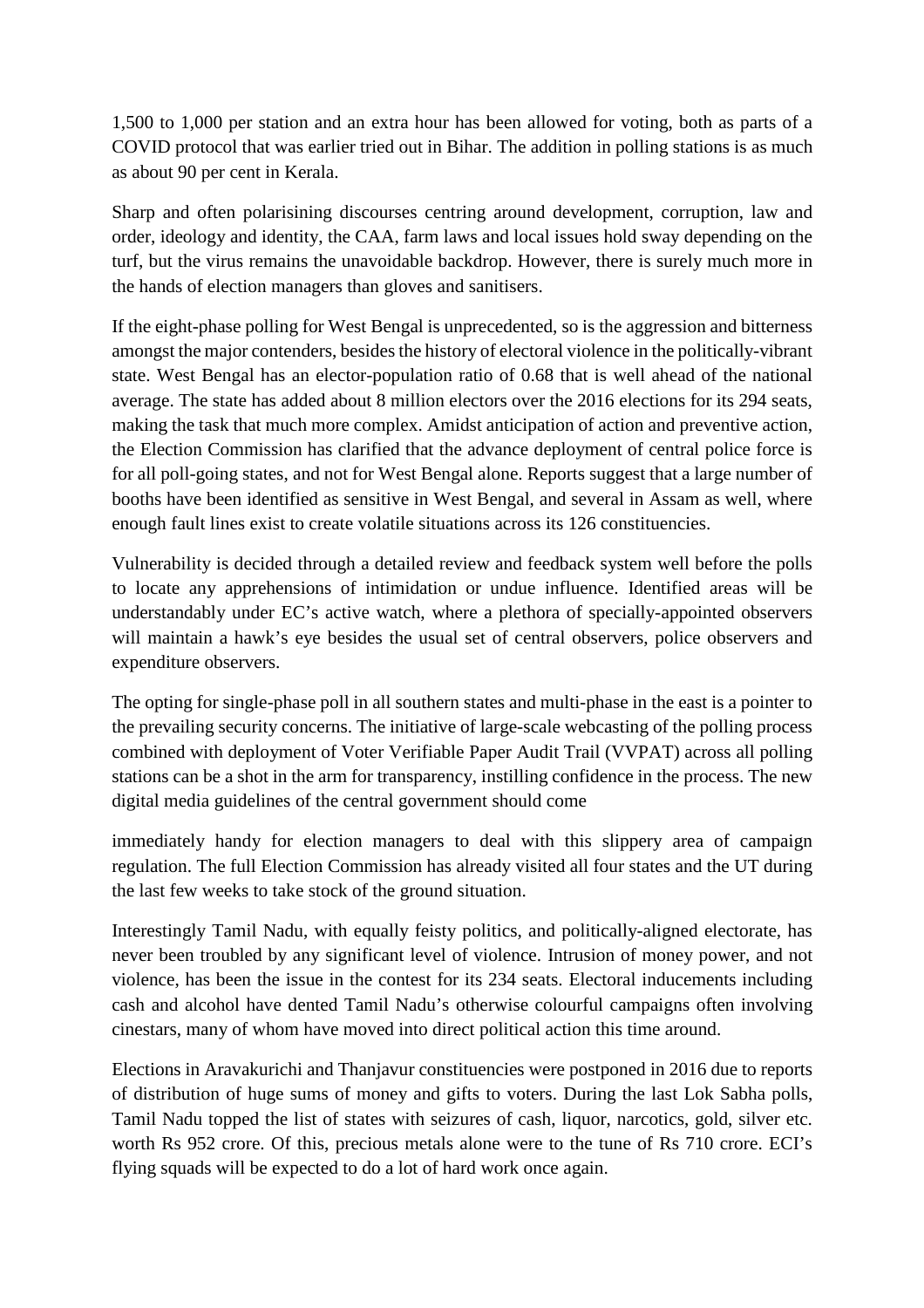The infection of material inducement has not spilled over to the adjacent state of Kerala. However, competition in the state's 140 seats, abetted by both traditional and evolving social dynamics, has been tough on every occasion with a discerning electorate facing up to a range of skilled leaders.

Polls in Puducherry, traditionally an extension of the politics of neighbouring Tamil Nadu, has been spiced up by the sudden and dramatic developments earlier this month, with these resonating in the campaign.

The four states and Puducherry have belonged to the high turnout zone, notching around 70 per cent footfall, election after election, whether for Lok Sabha or Assembly. The voting has moved several points ahead in the last decade, nudged by ECI's focused intervention, SVEEP, which pushes for citizens' engagement. In 2016, all five elections got past the 75 per cent turnout level while Assam registered a record 85 per cent voting and West Bengal was a little behind with 83 per cent.

The ECI retains its objective of "safe and enhanced participation" in the pandemic context as it did for Bihar. The make-or-break stakes in the forthcoming elections are best reflected in curious alliances and extreme positionings and the pressure can only be accentuated as seat sharing and nominations proceed. On the date of counting, May 2, certain political groups and leaders may be staring at political survival. The poll managers, for whom Bihar was a litmus test, will once again have to shield the sacredness of the franchise not only from the coronavirus but more importantly from violence.

One fervently hopes this round of the country's democratic exercise does not get hotter than the advancing summer and the faith and pride in the ballot remains unshaken for everyone.

#### **WHO**

## **Benefits outweigh the risks of AstraZeneca COVID shot as review continues – WHO (The Times of India: 20210319)**

https://timesofindia.indiatimes.com/life-style/health-fitness/health-news/benefits-outweighthe-risks-of-astrazeneca-covid-shot-as-review-continues-who/articleshow/81582513.cms

The World Health Organization (WHO) said on Wednesday that it considers that the benefits of the AstraZeneca COVID-19 vaccine outweigh its risks and recommends that vaccinations continue.

The WHO listed AstraZeneca and Oxford University's vaccine for emergency use last month, widening access to the relatively inexpensive shot in the developing world.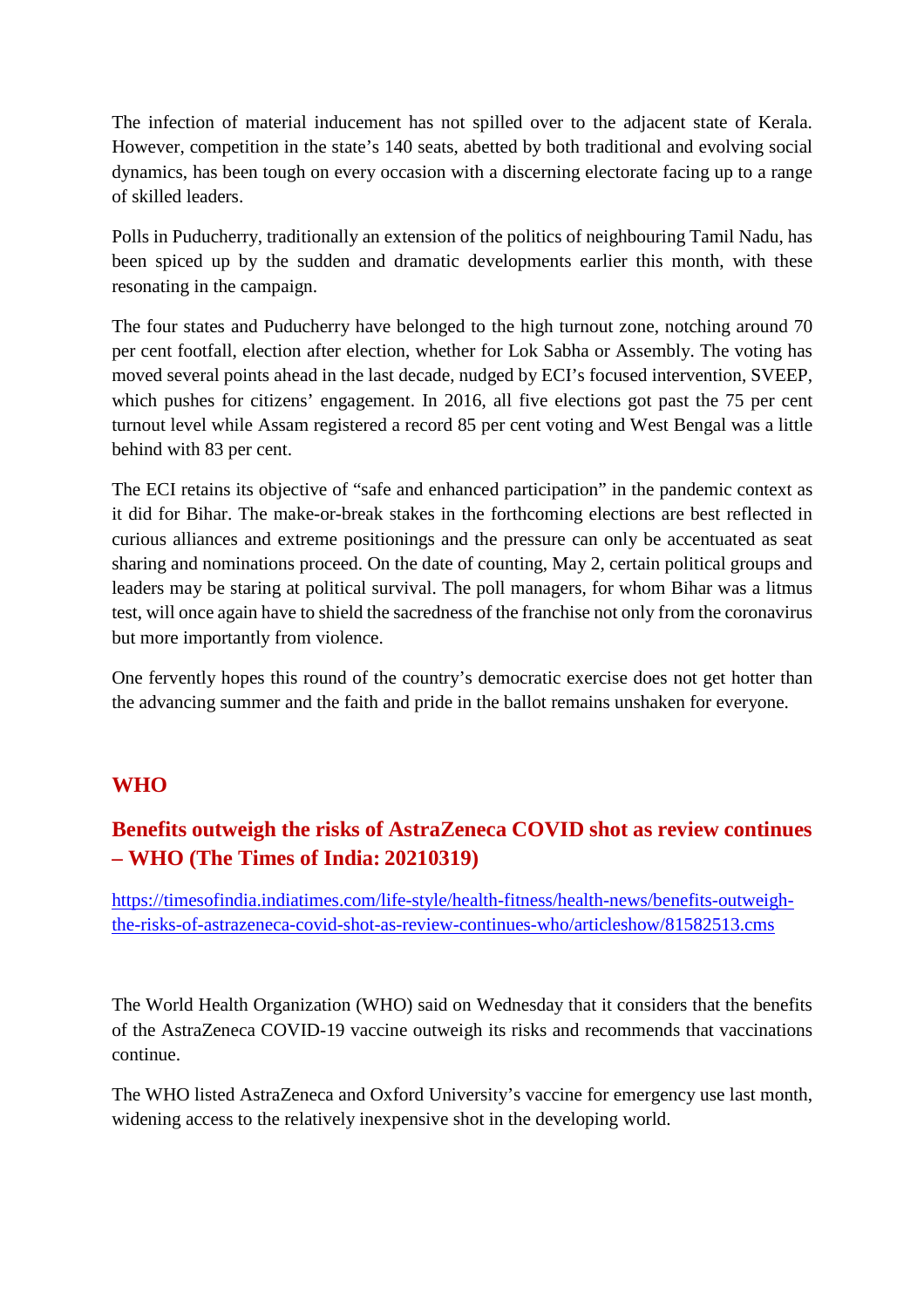More than a dozen European countries have suspended use of the vaccine this week amid concerns.

The European Medicines Agency (EMA), which will release its findings on Thursday, has said it was investigating reports of 30 cases of unusual blood disorders out of 5 million recipients of the AstraZeneca vaccine. In total, 45 million COVID shots have been delivered across the region.

The WHO said its Global Advisory Committee on Vaccine Safety is carefully assessing the latest available safety data for the AstraZeneca vaccine.

"Once that review is completed, WHO will immediately communicate the findings to the public," WHO said in its statement a day after its experts met.

"At this time, WHO considers that the benefits of the AstraZeneca vaccine outweigh its risks and recommends that vaccinations continue," it added.

Mike Ryan, WHO's top emergency expert, told a social media event: "We would advise people to keep taking the vaccines. Right now this virus has a much bigger chance of doing you a lot of harm than the very, very potentially tiny risks associated with this vaccine."

Ryan, referring to the AstraZeneca shot, said: "I think we need to be very careful that we don't end up over-reacting and damaging the product in people's mind until we are absolutely sure that there actually is a problem. Right now, that is not certain. Let's wait for the data to be looked at before we make any conclusions."

Kate O'Brien, director of WHO's department of immunization, said that its panel was assessing whether adverse events such as blood clots were actually related to vaccination.

"We should not over-interpret these specific numbers that come out of trials. They are highly effective vaccines, they are life-saving vaccines, they are safe vaccines and we should get on with deploying them," O'Brien told a news conference.

End of the article

News in BriefSee Allleft arrowright arrow

90s trends set by Karisma Kapoor that Gen Z is currently obsessed with

Fueled by nostalgia, Gen Z seems to have found recluse in trends from the 90s and noughties. We bring to you some of the hottest trends rocked by Karisma Kapoor which are seeing their resurgence no

The sad story of Mumbai's Litti Choka seller is soul-stirring

Recently, a Twitter user took to his social media account and shared the plight of a Litti Chokha seller in the Versova beach area with a motive to help him. Have a look at his tweet.

The era of conscious luxury is here